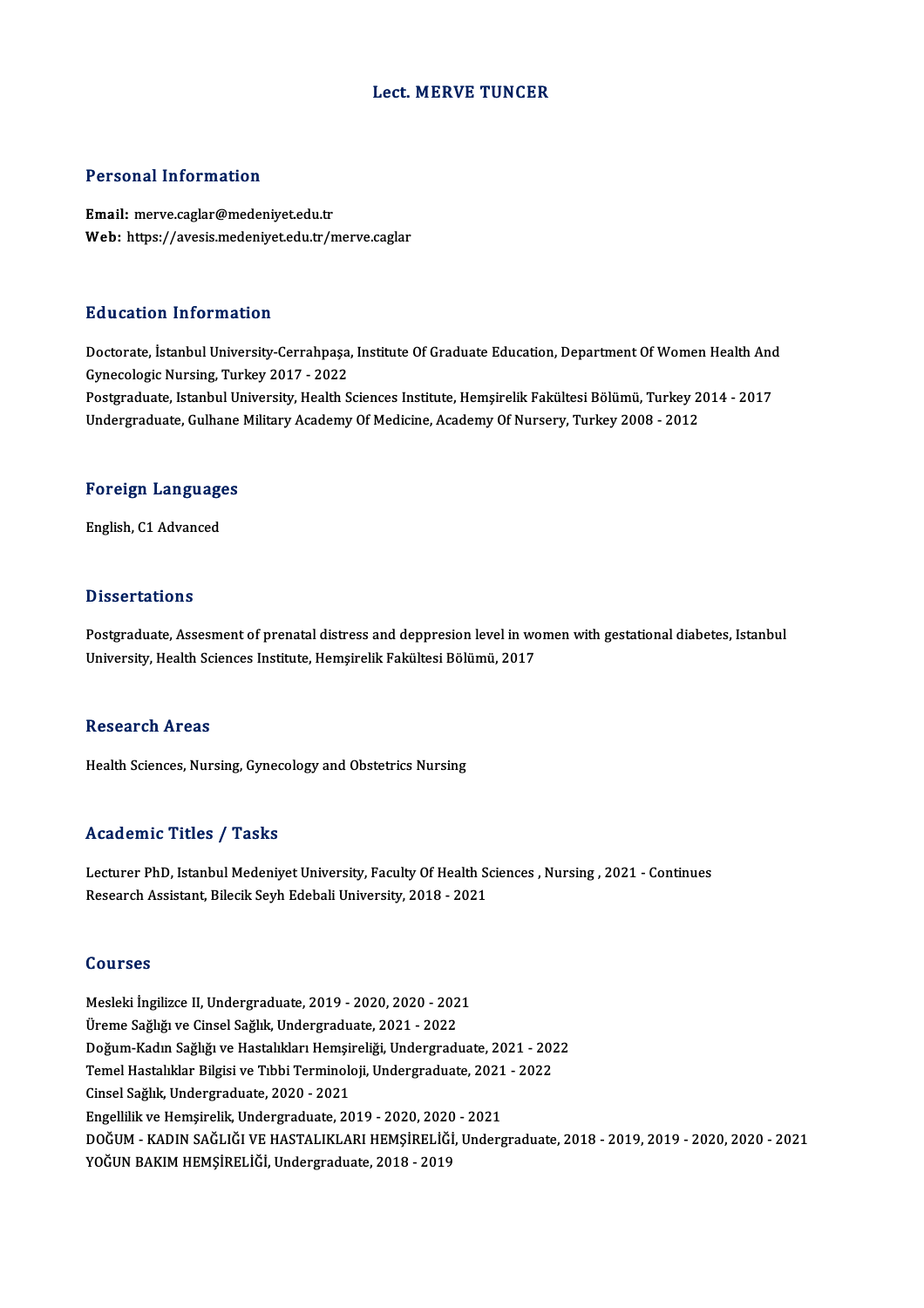# Articles Published in Journals That Entered SCI, SSCI and AHCI Indexes

- rticles Published in Journals That Entered SC<br>I. Self-disclosure, Empathy and Anxiety in Nurses<br>Throbimoğlu Ö. Morsin S. Asksöz C. Coğlar M. Akral I İbrahimoğluÖ.,MersinS.,AçıkgözG.,ÇağlarM.,AkyolE.,ÖzkanB.,ÖnerÖ. Self-disclosure, Empathy and Anxiety in Nurses<br>İbrahimoğlu Ö., Mersin S., Açıkgöz G., Çağlar M., Akyol E., Özkan B., Öner Ö.<br>Perspectives In Psychiatric Care, vol.58, no.2, pp.724-732, 2022 (Journal Indexed in SCI Expanded Ibrahimoğlu Ö., Mersin S., Açıkgöz G., Çağlar M., Akyol E., Özkan B., Öner Ö.<br>Perspectives In Psychiatric Care, vol.58, no.2, pp.724-732, 2022 (Journal I<br>II. Sexual Counseling with the PLISSIT Model: A Systematic Review<br>Tu Perspectives In Psychi<br>Sexual Counseling v<br>Tuncer M., Oskay U.Y.<br>JOUPNAL OF SEY & M Sexual Counseling with the PLISSIT Model: A Systematic Review<br>Tuncer M., Oskay U. Y.<br>JOURNAL OF SEX & MARITAL THERAPY, vol.48, no.3, pp.309-318, 2022 (Journal Indexed in SSCI)<br>Pelationship between self officesy and sexual Tuncer M., Oskay U. Y.<br>JOURNAL OF SEX & MARITAL THERAPY, vol.48, no.3, pp.309-318, 2022 (Journal Indexed in<br>III. Relationship between self-efficacy and sexual function after open heart surgery<br>Cağlar M., Oskay Ü., Özkan E. JOURNAL OF SEX & MARITAL THERA<br>Relationship between self-efficac<br>Çağlar M., Oskay Ü., Özkan E., Akyol E.<br>European Journal Of Cardioveaular I Relationship between self-efficacy and sexual function after open heart surgery<br>Çağlar M., Oskay Ü., Özkan E., Akyol E.<br>European Journal Of Cardiovascular Nursing, vol.20, no.4, pp.376-382, 2021 (Journal Indexed in SSCI)<br>T IV. The Turkish adaptation of the compassionate communication scale: A validity and reliability study European Journal Of Cardiovascula<br>The Turkish adaptation of the c<br>İbrahimoğlu Ö., Mersin S., Caglar M.<br>PERSPECTIVES IN PSYCHIATPIC CA The Turkish adaptation of the compassionate communication scale: A validity and<br>İbrahimoğlu Ö., Mersin S., Caglar M.<br>PERSPECTIVES IN PSYCHIATRIC CARE, vol.57, no.1, pp.43-49, 2021 (Journal Indexed in SCI)<br>Compassionate lev ibrahimoğlu Ö., Mersin S., Caglar M.<br>PERSPECTIVES IN PSYCHIATRIC CARE, vol.57, no.1, pp.43-49, 2021 (Journal Inc<br>V. Compassionate love, burnout and professional commitment in nurses<br>Morsin S. JPPAHIMOČLU Ö. Caglar M. Algul
- PERSPECTIVES IN PSYCHIATRIC CARE, vol.57, r<br>Compassionate love, burnout and profess<br>Mersin S., İBRAHİMOĞLU Ö., Caglar M., Akyol E.<br>JOUPNAL OE NURSINC MANACEMENT vol.28 . V. Compassionate love, burnout and professional commitment in nurses<br>Mersin S., İBRAHİMOĞLU Ö., Caglar M., Akyol E.<br>JOURNAL OF NURSING MANAGEMENT, vol.28, no.1, pp.72-81, 2020 (Journal Indexed in SCI)

# Articles Published in Other Journals

- rticles Published in Other Journals<br>I. The Effect of Open Heart Surgery on Female Sexual Function and Sexual Counseling<br>Coğlan M. Oskay ü res 1 d'america<br>The Effect of Ope<br>Çağlar M., Oskay Ü.<br>Hacettare Üniversi The Effect of Open Heart Surgery on Female Sexual Function and Sexual Counseling<br>Çağlar M., Oskay Ü.<br>Hacettepe Üniversitesi Hemşirelik Fakültesi Dergisi, vol.8, no.3, pp.341-345, 2022 (International Refereed<br>University Jou Çağlar M., Oskay Ü.<br>Hacettepe Üniversit<br>University Journal)<br>Enhansed Beseys Hacettepe Üniversitesi Hemşirelik Fakültesi Dergisi, vol.8, no.3, pp.341-345, 2022 (International Refe<br>University Journal)<br>II. Enhanced Recovery After Surgery (ERAS) in Gynecologic Surgery: A Systematic Review<br>Relat E. Coğ University Journal)<br>II. Enhanced Recovery After Surgery (ERAS) in Gynecologic Surgery: A Systematic Review<br>Polat E., Çağlar Tuncer M., İbrahimoğlu Ö. Enhanced Recovery After Surgery (ERAS) in Gynecologic Surgery: A Systematic Review<br>Polat E., Çağlar Tuncer M., İbrahimoğlu Ö.<br>İzmir Katip Çelebi Üniversitesi Sağlık Bilimleri Dergisi, vol.7, no.2, pp.331-338, 2022 (Interna Polat E., Çağlar Tun<br>İzmir Katip Çelebi Ü<br>University Journal)<br>Pationse - Assente Izmir Katip Çelebi Üniversitesi Sağlık Bilimleri Dergisi, vol.7, no.2, pp.331-338, 2022 (In<br>University Journal)<br>III. Patience, Acceptance of Diversity, and Compassionate Love in Nursing Care<br>Ibrahimağlı Ö. Marsin S. Cağlar
- University Journal)<br>P<mark>atience, Acceptance of Diversi</mark><br>İbrahimoğlu Ö., Mersin S., Çağlar M.<br>İsmir Kâtin Colebi Üniversitesi Seğlıl İzmir Kâtip Çelebi Üniversitesi Sağlık Bilimleri Fakültesi Dergisi, vol.6, no.2, pp.99-107, 2021 (International<br>Refereed University Journal) İbrahimoğlu Ö., Mersin S., Çağlar M. Izmir Kâtip Çelebi Üniversitesi Sağlık Bilimleri Fakültesi Dergisi, vol.6, no.2, pp.99-107, 2021 (Internation<br>Refereed University Journal)<br>IV. Prevalence of Premenstrual Syndrome and Using Traditional and Complementary Med

# Refereed University Journal)<br>Prevalence of Premenstrual Syndro<br>Therapies Among Nursing Students<br>Ceğlan M. Qakay Ü Therapies Among Nursing Students<br>Çağlar M., Oskay Ü.

Therapies Among Nursing Students<br>Çağlar M., Oskay Ü.<br>İzmir Kâtip Çelebi Üniversitesi Sağlık Bilimleri Fakültesi Dergisi , vol.6, no.2, pp.109-115, 2021 (International Çağlar M., Oskay Ü.<br>İzmir Kâtip Çelebi Üniversites<br>Refereed University Journal)<br>Adölesen Dönemden Yaslı Refereed University Journal)

V. Adölesan Dönemden Yaşlılığa Kadın Cinsel Fonksiyon Değişiklikleri ve Hemşirelik Yaklaşımı Çağlar M, Oskay Ü

Journal of Education and Research in Nursing, vol.18, no.1, pp.101-106, 2021 (National Refreed University Journal) Journal of Education and Research in Nursing, vol.18, no.1, pp.101-1<br>Journal)<br>VI. COVID-19 Pandemisi Sürecinde Gebelik ve Doğum Yönetimi Journal)<br><mark>COVID-19 Pande</mark>r<br>Çağlar M., Oskay Ü.<br>SAĞLIY PİLİMI FRİ

Çağlar M, Oskay Ü

SAĞLIK BİLİMLERİ ÜNİVERSİTESİ HEMŞİRELİK DERGİSİ, vol.2, no.2, pp.99-104, 2020 (National Refreed University<br>Journal) SAĞLIK BİLİMLERİ ÜNİVERSİTESİ HEMŞİRELİK DERGİSİ, vol.2, no.2, pp.99-104, 2020 (National Refreed U<br>Journal)<br>VII. PRENATAL PERİODONTAL HASTALIKLARDA GÜNCEL YAKLAŞIMLAR VE HEMŞİRELİK BAKIMI<br>Coğlar M. Sabin N

# Journal)<br><mark>PRENATAL PERİ</mark><br>Çağlar M., Şahin N.<br>Anadalu Hamsirali Çağlar M., Şahin N.

Anadolu Hemşirelik ve Sağlık Bilimleri Dergisi, vol.23, no.1, pp.311-318, 2020 (National Refreed University<br>Journal)

VIII. İnfertilite ve Cinsel Yaşam Üzerine Etkileri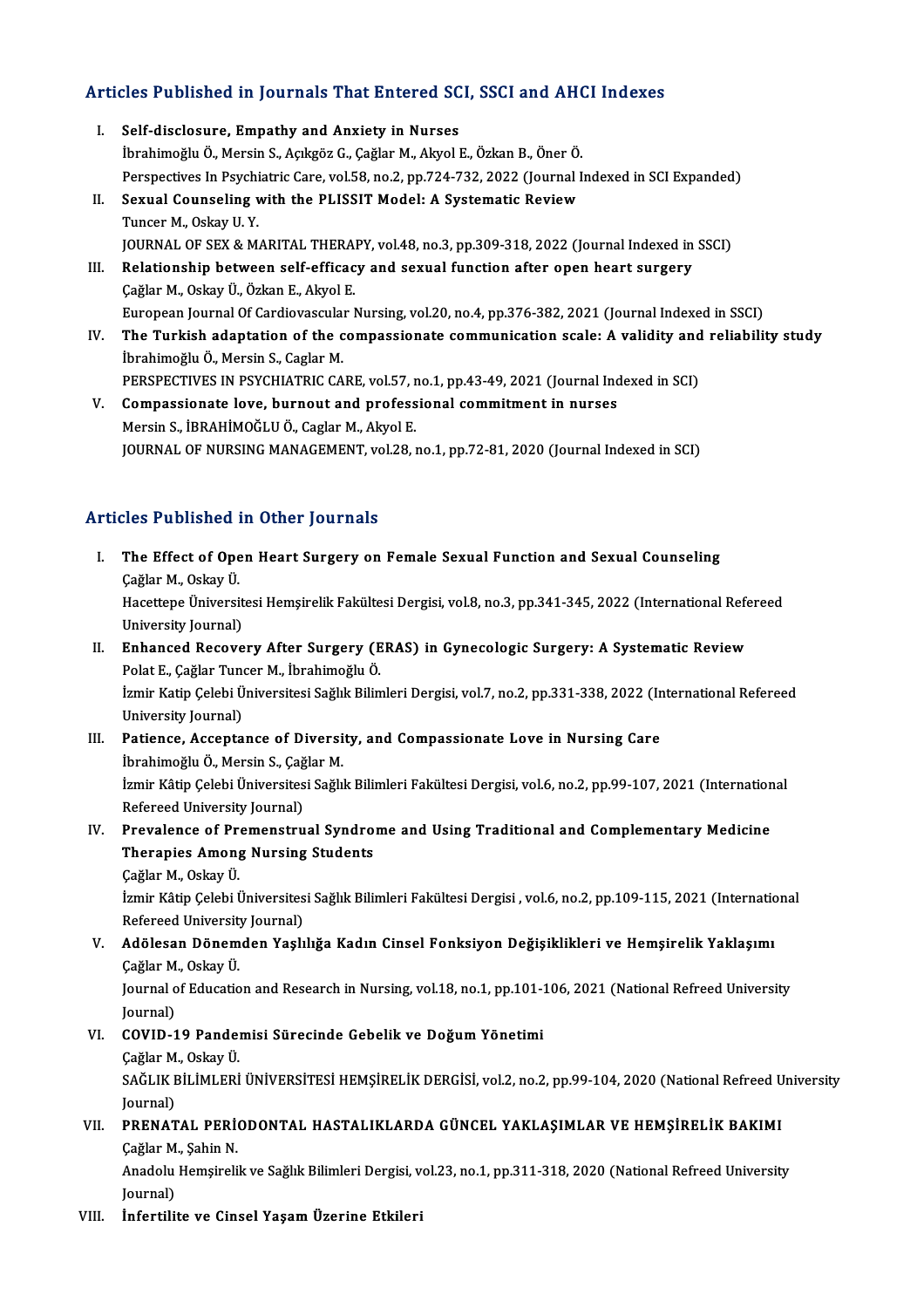Çağlar M., Oskay Ü.

- Çağlar M., Oskay Ü.<br>Journal of Academic Research in Nursing, vol.6, no.1, pp.157-162, 2020 (Other Refereed National Journals)<br>Homeinalik Rakımında Duyarlı Sevai Çağlar M., Oskay Ü.<br>Journal of Academic Research in Nursing<br>IX. Hemşirelik Bakımında Duyarlı Sevgi
- Journal of Academic Research in Nu<br>He<mark>mşirelik Bakımında Duyarlı S</mark><br>Çağlar M., Mersin S., İbrahimoğlu Ö.<br>Seğlık Bilimleri Üniversitesi Hemsire Hemşirelik Bakımında Duyarlı Sevgi<br>Çağlar M., Mersin S., İbrahimoğlu Ö.<br>Sağlık Bilimleri Üniversitesi Hemşirelik Dergisi, vol.2, no.1, pp.37-40, 2020 (National Refreed University Journal)<br>Hemsirelik Öğrengilerinin Arestırm Çağlar M., Mersin S., İbrahimoğlu Ö.<br>Sağlık Bilimleri Üniversitesi Hemşirelik Dergisi, vol.2, no.1, pp.37-40, 2020 (National Refreed University Jour<br>X. Hemşirelik Öğrencilerinin Araştırma Yapma ve Sonuçlarının Kullanım
- Sağlık Bilimleri Üniversitesi H<br>Hemşirelik Öğrencilerinin<br>Çağlar M., Saray B., Şengül D.<br>Hasettana Üniversitesi Hemsi Hemşirelik Öğrencilerinin Araştırma Yapma ve Sonuçlarının Kullanımında Karşılaştığı Engeller<br>Çağlar M., Saray B., Şengül D.<br>Hacettepe Üniversitesi Hemşirelik Fakültesi Dergisi, vol.7, no.1, pp.41-47, 2020 (National Refreed Çağlar M., Saray B., Şengül D.<br>Hacettepe Üniversitesi Hemşirelik Fakültesi Dergisi, vol.7, no.1, pp.41-47, 2020 (National Refreed University<br>Journal)

Hacettepe Üniversitesi Hemşirelik Fakültesi Dergisi, vol.7, no.1, pp.41-47, 20<br>Journal)<br>XI. Dyadic adjustment and sexual function in postmenopausal women

- Journal)<br><mark>Dyadic adjustment and sexual f</mark><br>Çağlar M., Mersin S., İbrahimoğlu Ö.<br>Annak of Modisal Besearsh vol 27 Çağlar M., Mersin S., İbrahimoğlu Ö.<br>Annals of Medical Research, vol.37, no.3, pp.955-963, 2020 (Refereed Journals of Other Institutions)
- XII. İnfertilite ve yaşam kalitesi: Sistematik derleme ÇağlarM.,Güngör Satılmış İ. Androloji Bülteni, vol.21, pp.164-170, 2019 (Other Refereed National Journals) Cağlar M., Güngör Satılmış İ.<br>Androloji Bülteni, vol.21, pp.164-170, 2019 (Other Refereed National Journals)<br>XIII. Assesment of Prenatal Distress and Depressive Symptoms in Women with Gestational Diabetes<br>Coğlar M. Osk

# Androloji Bülteni, v<br>Assesment of Pre<br>Çağlar M., Oskay Ü.<br>Assesment of Bren Assesment of Prenatal Distress and Depressive Symptoms in Women with Gestational Diabetes<br>Çağlar M., Oskay Ü.<br>Assesment of Prenatal Distress and Depressive Symptoms in Women with Gestational Diabetes, vol.3, no.2, pp.73-<br>7

Çağlar M., Oskay Ü.<br>Assesment of Prenatal Distress and Depressive<br>78, 2019 (National Refreed University Journal)

# 78, 2019 (National Refreed University Journal)<br>Refereed Congress / Symposium Publications in Proceedings

| Refereed Congress / Symposium Publications in Proceedings |                                                                                                                   |
|-----------------------------------------------------------|-------------------------------------------------------------------------------------------------------------------|
| L                                                         | Patience, Acceptance of Diversity, and Compassionate Love in Nursing Care<br>İbrahimoğlu Ö., Mersin S., Çağlar M. |
|                                                           | 3rd International Clinical Nursing Research Congress, İstanbul, Turkey, 8 - 11 December 2020                      |
| П.                                                        | MENOPOZ DÖNEMİNDEKİ KADINLARDA EŞ UYUMU VE CİNSEL FONKSİYON DURUMU                                                |
|                                                           | Çağlar M., Mersin S., İbrahimoğlu Ö.                                                                              |
|                                                           | 4 T H INTERNATIONAL CONGRESS ONWOMAN AND CHILD HEALTH AND EDUCATION, Ankara, Turkey, 12 - 13<br>December 2019     |
| III.                                                      | Evaluation of Self-Efficacy and Sexual Functions of Patients Undergoing Cardiac Surgery During                    |
|                                                           | Rehabilitation                                                                                                    |
|                                                           | Çağlar M., Oskay Ü., Arıcan E., Akyol E.                                                                          |
|                                                           | Incare 2019 International Nursing Care and Research Congress, Gaziantep, Turkey, 1 - 03 November 2019             |
| IV.                                                       | Menopoz Döneminde Yaşanan Jinekolojik Sorunlarda Kanıta Dayalı Uygulamalar                                        |
|                                                           | Çağlar M., Şahin N.                                                                                               |
|                                                           | 37. Zeynep Kamil Jineko-Patoloji Kongresi, İstanbul, Turkey, 12 - 14 June 2019                                    |
| V.                                                        | Kadın Yaşam Dönemlerinin Cinsel Fonksiyona Etkisi ve Hemşirelik Bakımı                                            |
|                                                           | Çağlar M, Oskay Ü                                                                                                 |
|                                                           | 1. Uluslararası 2. Ulusal Sağlık Bakım Hizmetleri Kongresi, Ankara, Turkey, 2 - 03 May 2019                       |
| VI.                                                       | <b>INFERTILITE VE CINSEL YAŞAM ÜZERINE ETKILERI</b>                                                               |
|                                                           | Çağlar M., Oskay Ü.                                                                                               |
|                                                           | 5. Ulusal 1. Uluslararası Hemşirelikte Güncel Yaklaşımlar Kongresi, Sakarya, Turkey, 15 - 17 November 2018        |
| VII.                                                      | HEMŞİRELERİN VE EBELERİN GEBELİKTE AĞIZ VE DİŞ SAĞLIĞI HAKKINDA BİLGİ VE TUTUMLARI                                |
|                                                           | Çağlar M., Şahin N.                                                                                               |
|                                                           | 1. Uluslararası, 3. Ulusal Doğuma Hazırlık Eğitimi ve Eğiticiliği Kongresi, İzmir, Turkey, 18 - 21 October 2018   |
| VIII.                                                     | Assesment of prenatal distress and deppressive symptoms in women with gestational diabetes.                       |
|                                                           | Çağlar M, Oskay Ü.                                                                                                |
|                                                           | I. International and II. National Women's Health Nursing Congress, İstanbul, Turkey, 23 - 24 April 2018           |
| IX.                                                       | Prenatal periodontal hastalıklarda güncel yaklaşımlar ve hemşirelik bakımı                                        |
|                                                           | Çağlar M., Şahin N.                                                                                               |